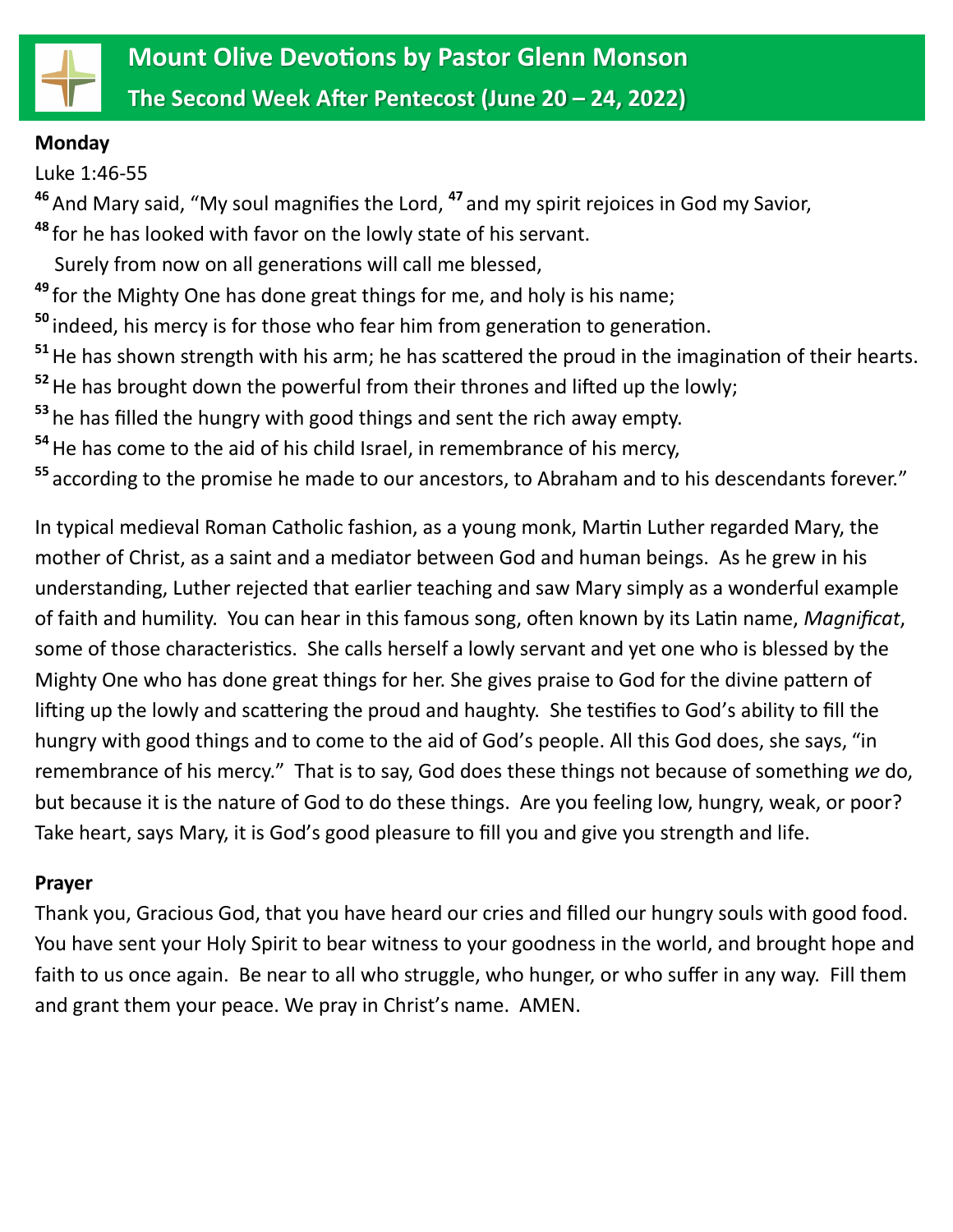## **Tuesday**

Daniel 2:20-23

**<sup>20</sup>**Daniel said: "Blessed be the name of God from age to age, for wisdom and power are his.

- **<sup>21</sup>**He changes times and seasons, deposes kings and sets up kings; he gives wisdom to the wise and knowledge to those who have understanding.
- **<sup>22</sup>**He reveals deep and hidden things; he knows what is in the darkness, and light dwells with him.
- **<sup>23</sup>** To you, O God of my ancestors, I give thanks and praise, for you have given me wisdom and power and have now revealed to me what we asked of you, for you have revealed to us what the king ordered."

Daniel, the Hebrew sage who served in the court of Nebuchadnezzar, king of Babylon, is like Mary, the mother of Christ, an example for us. He too shows us what praise looks like, as well as faith and humility. When he and all the wise ones of Babylon could not tell the king the meaning of his dream it was decreed that they should all die if no one was found to interpret the dream. Daniel prayed to God and was given the meaning. You can hear in his song of praise how he responded. He blessed God as the source of all wisdom and power. He testified to God's control over times and seasons, kingships and sagely wisdom. He acknowledged God as the source of all knowledge and understanding. Daniel is an example for us in this. Have you known confusion? Pray and ask God for clarity. Have you been uncertain about the right path forward? Pray and ask God for guidance. Have you been at a loss to know what to say or do in a certain situation? Again, pray and ask God to give you the words to say and the courage to do what needs to be done. As Jesus said, "Ask and it will be given to you. Seek and you will find. Knock and the door will be opened to you."

## **Prayer**

We praise you, Almighty God for your wisdom and strength. We praise and thank you for the wisdom of Scripture, for the wise guidance of faithful friends, and for the mysterious leading of your Spirit. Help us to listen closely for your guidance and give us the courage to follow. In Christ's name we pray. AMEN.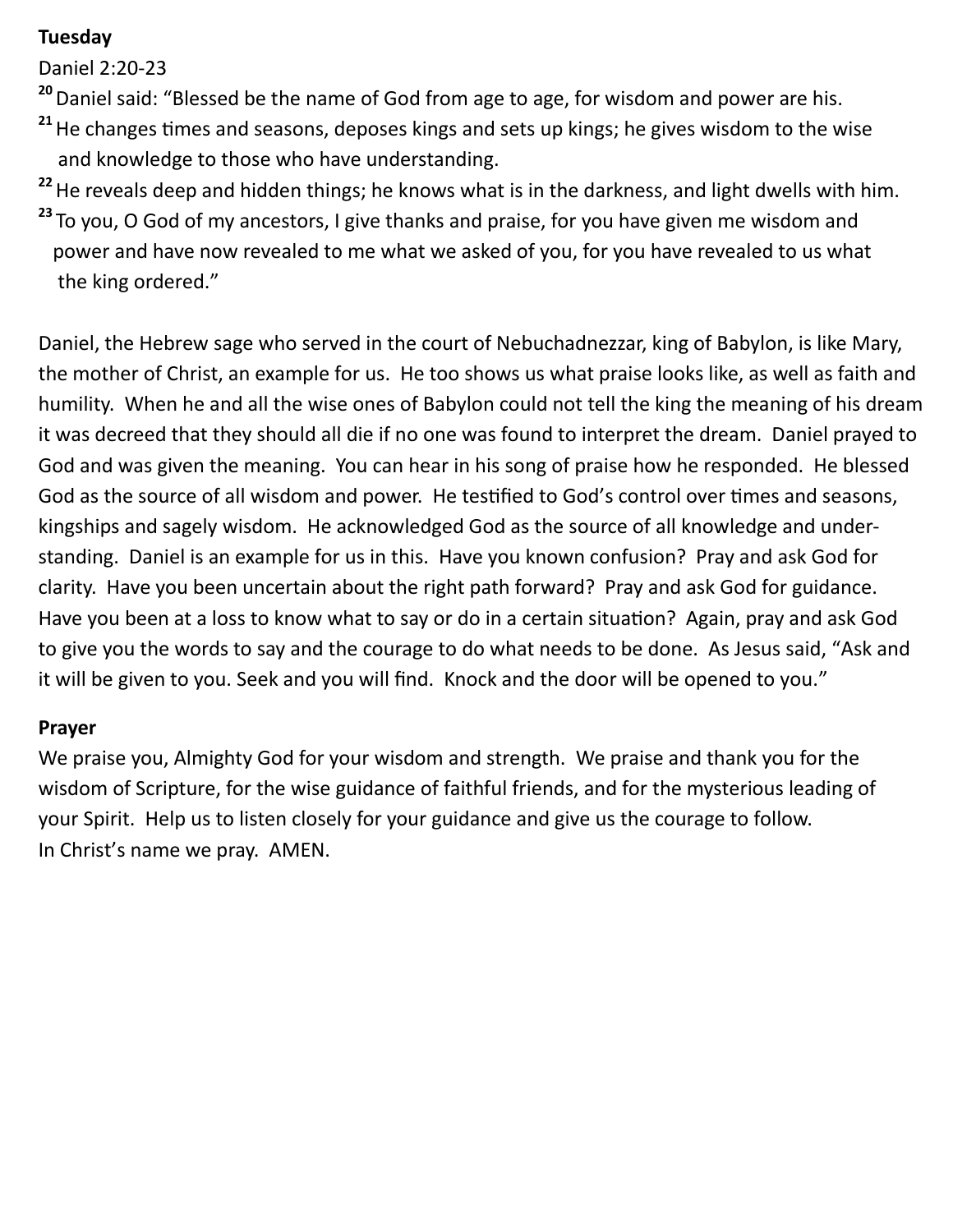## **Wednesday**

Psalm 92:12-15

**<sup>12</sup>** The righteous flourish like the palm tree and grow like a cedar in Lebanon.

- <sup>13</sup> They are planted in the house of the LORD; they flourish in the courts of our God.
- **<sup>14</sup>** In old age they still produce fruit; they are always green and full of sap,
- <sup>15</sup> showing that the LORD is upright; he is my rock, and there is no unrighteousness in him.

I have always loved these verses, particularly the ones that testify to the elders amongst God's people who continue to bear fruit and "are always green and full of sap." I remember one man, Paul, about whom it can be fairly said, he was full of sap. Well into his nineties, he could be found at church, helping out by painting, fixing things, raking the lawn, or whatever was needed. He was distinguished by his constant whistling while he worked. Paul found reasons to bear fruit wherever he went. He encouraged others. He supported those in need. He was a constant source of joy to those around him. One day during a fishing trip to Canada one summer, Paul and his grandson came in with a mess of walleyes. "Why don't you go lay down and take a nap while I clean these fish, grandpa," said his grandson. So that is what Paul did; he laid down and even before the fish was fried, he died. Right there. I have often thought about Paul, the way he lived and the way he died. He was one who, even in old age, still produced fruit. What a blessing.

### **Prayer**

Thank you for our elders, Dearest Lord. Thank you for those aged amongst us who show us how to bear fruit in the twilight of life. Bless them in their serving. Bless them in their living and in their dying. In every way embrace them, we pray. In the name of Christ. AMEN.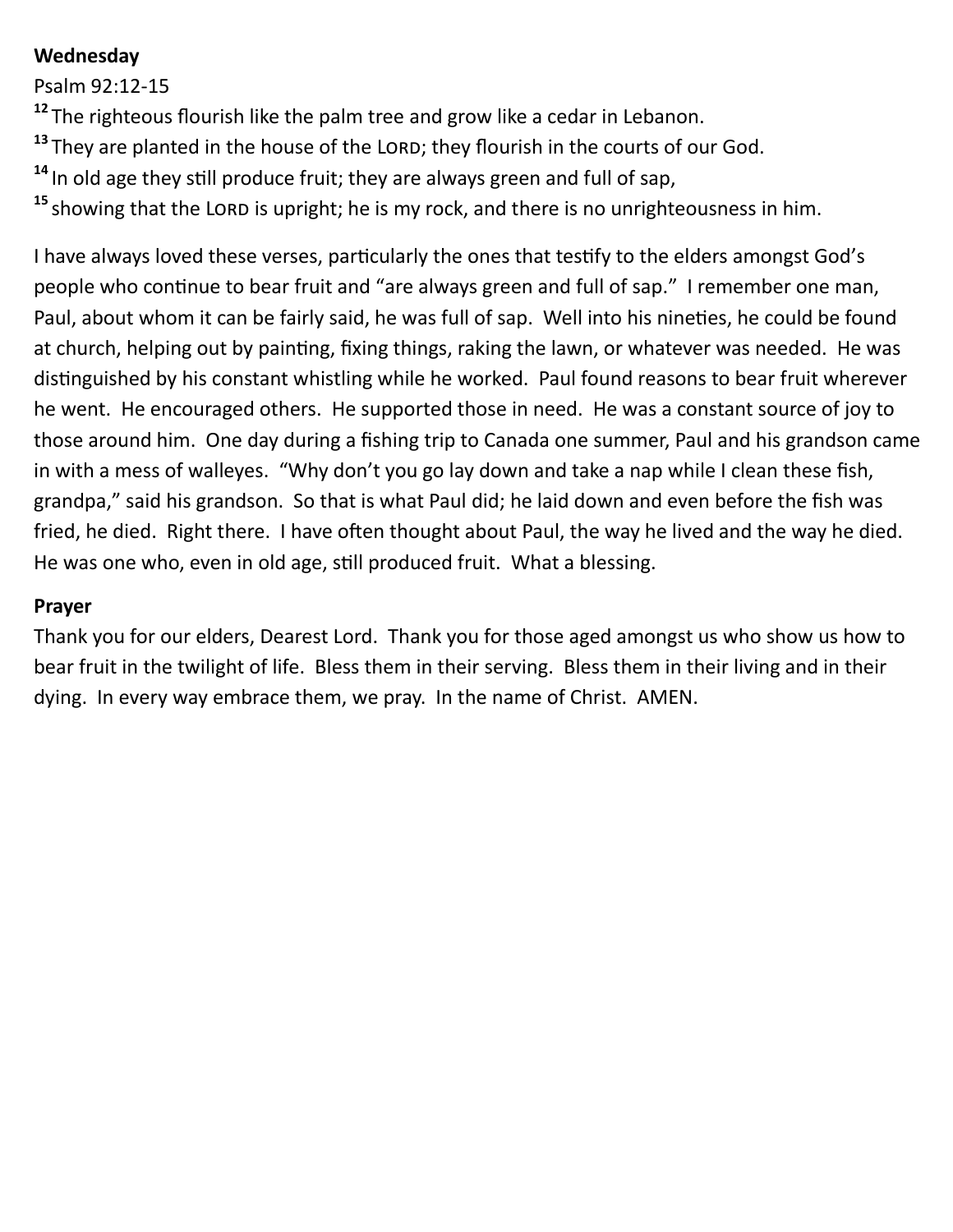## **Thursday**

I Thessalonians 4:13-18

**<sup>13</sup>** But we do not want you to be uninformed, brothers and sisters, about those who have died, so that you may not grieve as others do who have no hope. **<sup>14</sup>** For since we believe that Jesus died and rose again, even so, through Jesus, God will bring with him those who have died. **<sup>15</sup>** For this we declare to you by the word of the Lord, that we who are alive, who are left until the coming of the Lord, will by no means precede those who have died. **<sup>16</sup>** For the Lord himself, with a cry of command, with the archangel's call and with the sound of God's trumpet, will descend from heaven, and the dead in Christ will rise first. **<sup>17</sup>** Then we who are alive, who are left, will be caught up in the clouds

together with them to meet the Lord in the air, and so we will be with the Lord forever. **<sup>18</sup>** Therefore encourage one another with these words.

I remember a funeral I once did for an elderly gentleman who had lived nearly 70 years with his wife. He had been a hard worker, a good provider, husband, and father, and his life had now ended. The funeral for Mike was held in a small funeral home chapel that held perhaps 50 people. At the end of the service everyone filed out except, Violet, his widow. Violet stayed behind to say one last goodbye. I can still remember her words: "Don't be afraid, Mike. I'll be along shortly." Violet clearly

believed the words of St. Paul in this 4<sup>th</sup> chapter of Thessalonians. Yes, her beloved Mike had died, but they would be together again before long. She was sure of that. Death held no fear for her. She and Mike would someday be caught up together with Christ and live together with him forever. Of that she was certain. We too can encourage one another with these words. Because of Christ's death and resurrection our resurrection is sure. The Holy Spirit which has been given to us is evidence that this is so.

## **Prayer**

Lord of All Life, we praise and thank you for your victory over death. On the Cross you put to death all that is Death. You declared victory over the grave, over all sin, and over the Evil One. There is nothing left that can keep us from you. Grant us faith each day to remember your promises and live in the joy they provide. In Christ's name, we pray. AMEN.